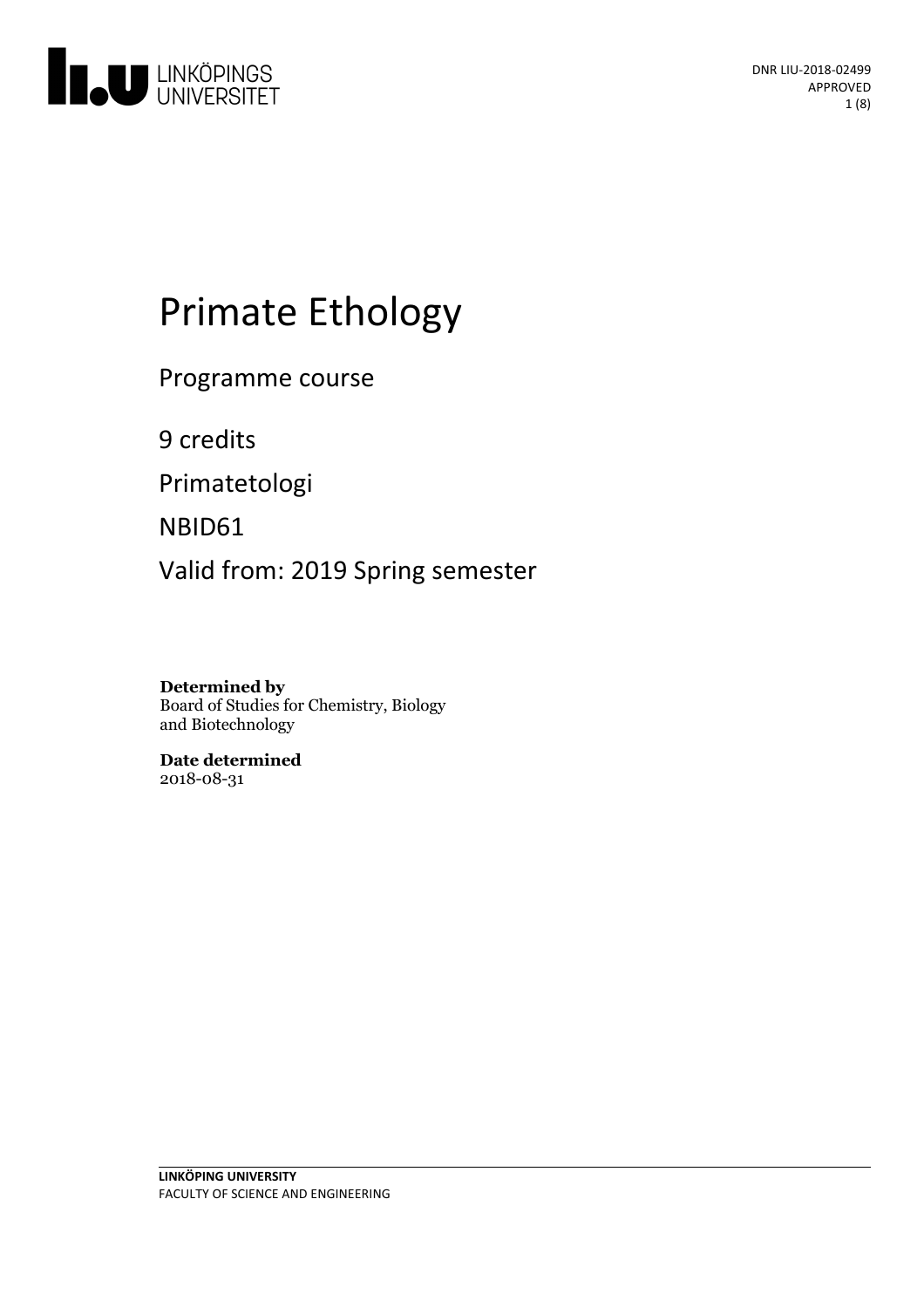Main field of study Biology

Course level

Second cycle

### Advancement level

A1X

# Course offered for

Master's Programme in Applied Ethology and Animal Biology

### Entry requirements

Note: Admission requirements for non-programme students usually also include admission requirements for the programme and threshold requirements for progression within the programme, or corresponding.

### Prerequisites

120 ECTS including 90 ECTS in Biology and an advanced course in Ethology.

# Intended learning outcomes

The student will increase her/his understanding of the evolutionary origins and ecological determinants of primate behavior.

The student will develop a proficiency in finding, evaluating and compiling primary and secondary research literature on a specific topic.

The student will learn to design and conduct behavioral observations on primate social communication, and experiments on primate learning, and to perform proper analysis of the data obtained.

The student will improve her/his skills in summarizing and communicating the results of her/his own experimental results as well as of literature searches in both written and oral form.

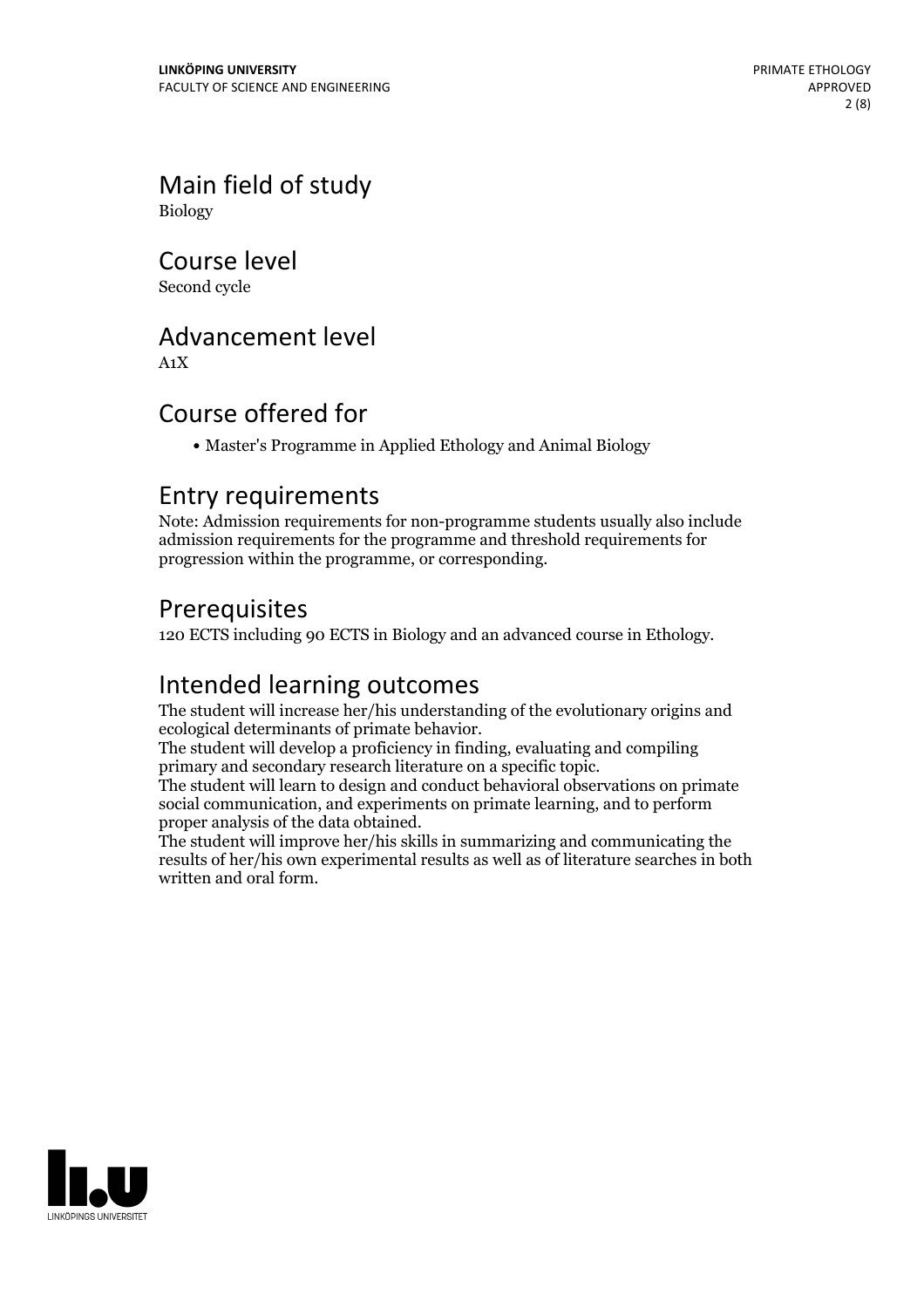### Course content

The course is centered around different aspects of primate ethology. Topics include :

- Primate evolution
- Primate social systems
- Primate breeding systems
- Primate cognition
- Intelligence and learning
- Communication with humans
- Altruism and infanticide
- The sensory world of primates

# Teaching and working methods

The course is composed of formal lectures, literature assignments, and laboratory exercises, each with its own evaluation scheme. The lectures are intended to give an introduction to the different topics outlined below and serve as a starting point for the student´s assignments. The literature assignments in small groups require the presentation of a one-page summary and of an oral presentation to all other fellow students. The laboratory exercises require the writing of a lab report using quantitative methods and of an oral presentation. Extra costs due to travelling and living must be paid by the students.

# Examination

|                                                                                     | HEM1 Written examination                     | 3 credits $U, 3, 4, 5$ |  |
|-------------------------------------------------------------------------------------|----------------------------------------------|------------------------|--|
|                                                                                     | UPG1 Literature assignments and presentation | 3 credits $U, 3, 4, 5$ |  |
|                                                                                     | LAB1 Laboratory reports                      | 3 credits $U, 3, 4, 5$ |  |
| The final grade is the average across the score of the three examination aspects in |                                              |                        |  |
| the course.                                                                         |                                              |                        |  |

### Grades

Four-grade scale, LiU, U, 3, 4, 5

### Department

Institutionen för fysik, kemi och biologi

# Director of Studies or equivalent

Agneta Johansson

Examiner Matthias Laska

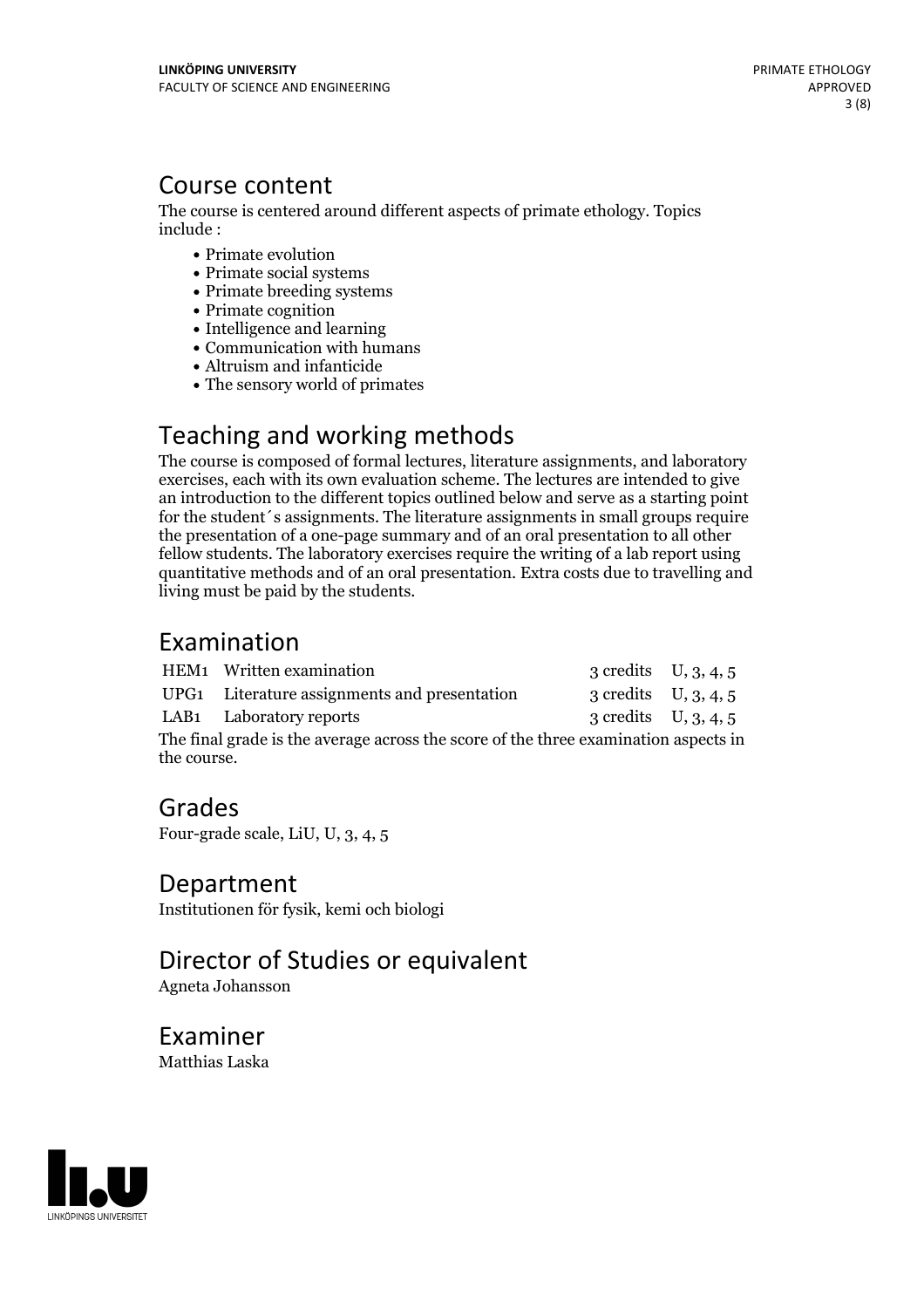# Course website and other links

# Education components

Preliminary scheduled hours: 184 h Recommended self-study hours: 56 h

# Course literature

Rekommenderade (men inte obligatoriskt) läroböcker: Michael Tomasello & Josip Call: Primate Cognition Oxford University Press, Oxford 1997 Richard Byrne: The thinking ape : Evolutionary origins of intelligence Oxford University Press, Oxford 1995 Frans de Waal: Tree of origin: What primate behavior can tell us about human social evolution Harvard University Press, Cambridge 2001 Noel Rowe: The pictorial guide to the living primates Pogonias Press, East Hampton 1996 Alla böcker finns på TekNat-biblioteket.

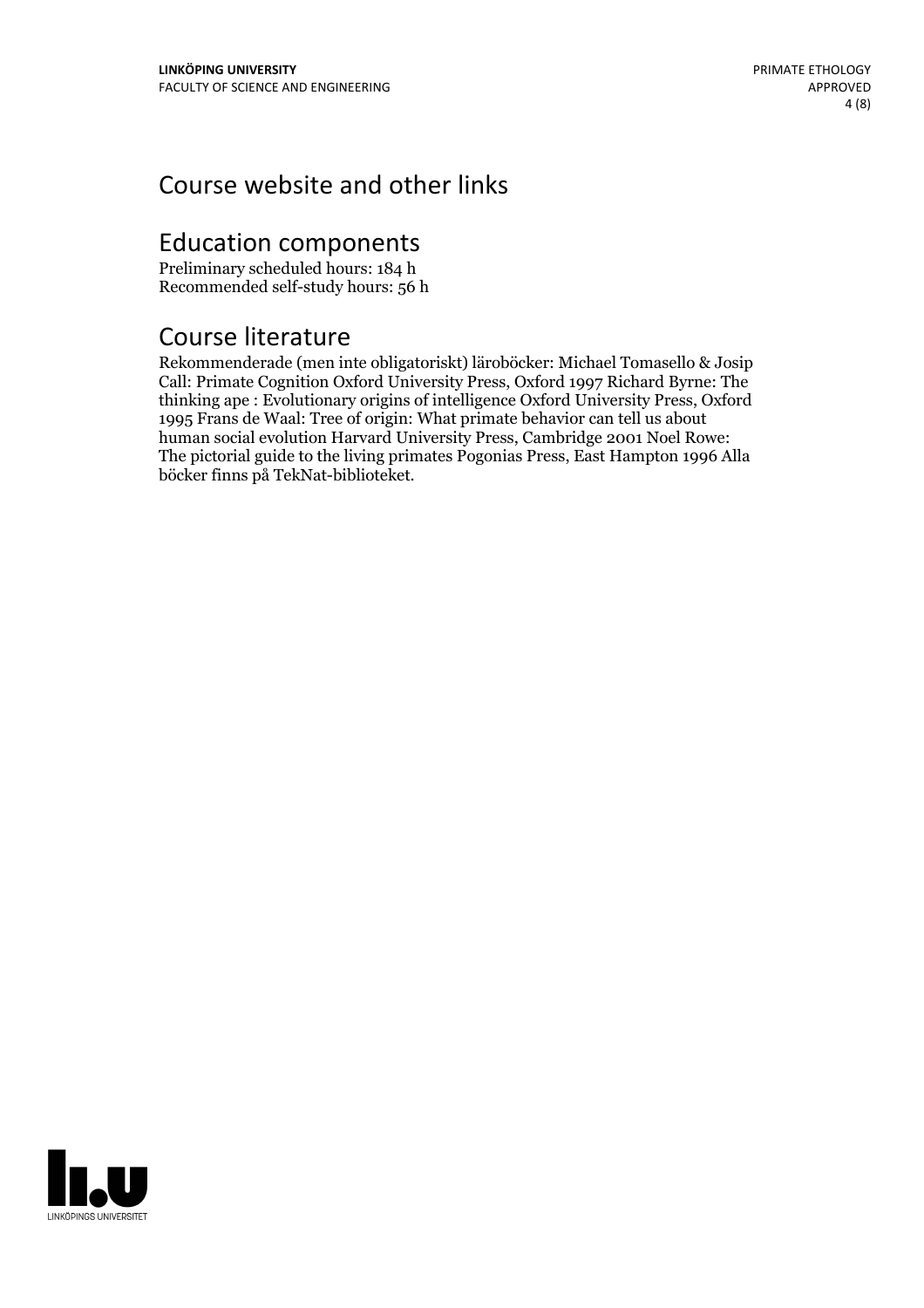# **Common rules**

### **Course syllabus**

A syllabus has been established for each course. The syllabus specifies the aim and contents of the course, and the prior knowledge that a student must have in order to be able to benefit from the course.

### **Timetabling**

Courses are timetabled after a decision has been made for this course concerning its assignment to a timetable module. A central timetable is not drawn up for courses with fewer than five participants. Most project courses do not have a central timetable.

### **Interrupting a course**

The vice-chancellor's decision concerning regulations for registration, deregistration and reporting results (Dnr LiU-2015-01241) states that interruptions in study are to be recorded in Ladok. Thus, all students who do not participate in a course for which they have registered must record the interruption, such that the registration on the course can be removed. Deregistration from <sup>a</sup> course is carried outusing <sup>a</sup> web-based form: www.lith.liu.se/for-studenter/kurskomplettering?l=sv.

### **Cancelled courses**

Courses with few participants (fewer than 10) may be cancelled or organised in a manner that differs from that stated in the course syllabus. The board of studies is to deliberate and decide whether a course is to be cancelled orchanged from the course syllabus.

### **Regulations relatingto examinations and examiners**

Details are given in a decision in the university's rule book: http://styrdokument.liu.se/Regelsamling/VisaBeslut/622678.

### **Forms of examination**

#### **Examination**

Written and oral examinations are held at least three times a year: once immediately after the end of the course, once in August, and once (usually) in one of the re-examination periods. Examinations held at other times are to follow a decision of the board of studies.

Principles for examination scheduling for courses that follow the study periods:

courses given in VT1 are examined for the first time in March, with re-

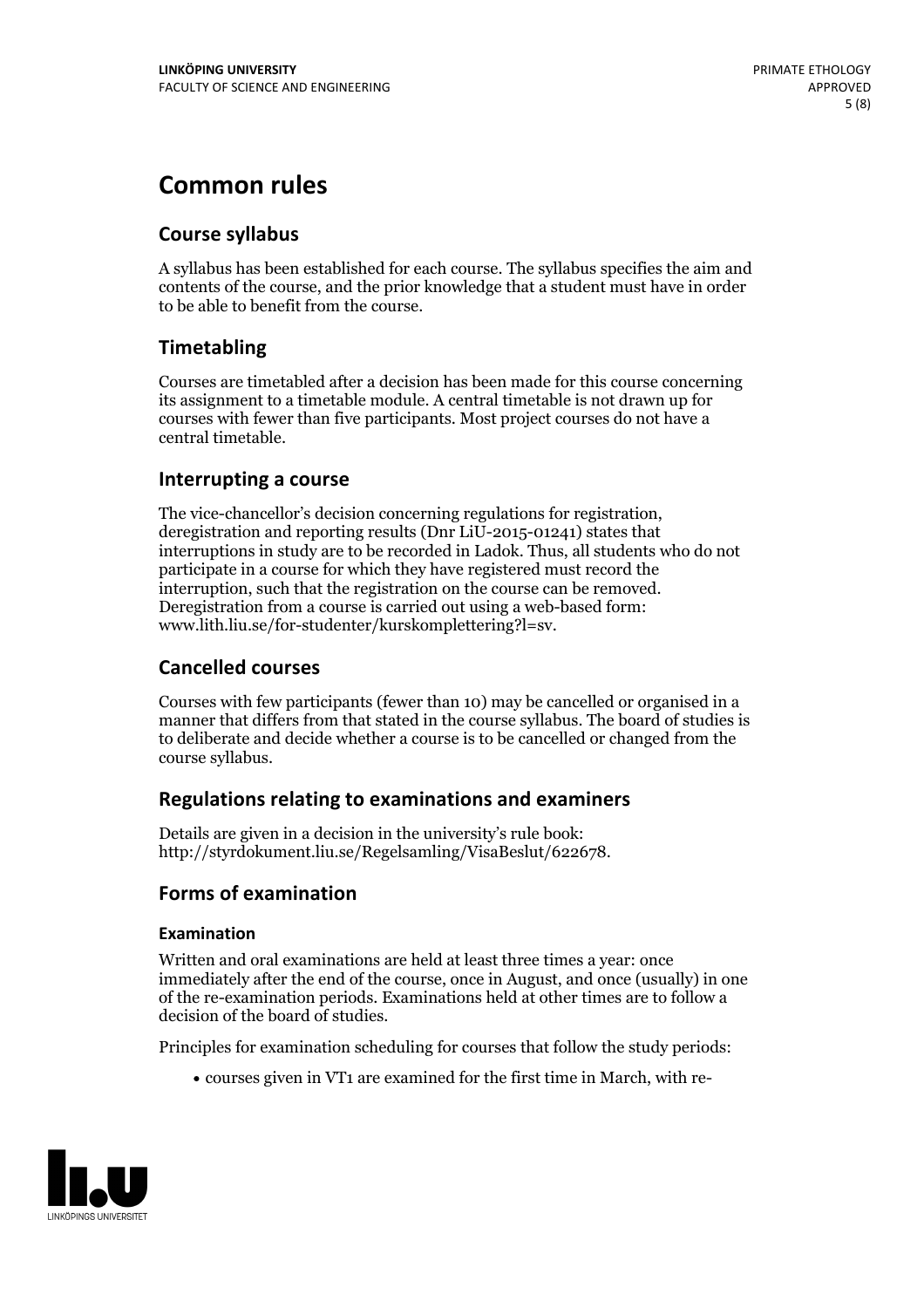examination in June and August

- courses given in VT2 are examined for the first time in May, with re-examination in August and October
- courses given in HT1 are examined for the first time in October, with re-examination in January and August
- courses given in HT2 are examined for the first time in January, with re-examination at Easter and in August.

The examination schedule is based on the structure of timetable modules, but there may be deviations from this, mainly in the case of courses that are studied and examined for several programmes and in lower grades (i.e. 1 and 2).

- Examinations for courses that the board of studies has decided are to be held in alternate years are held only three times during the year in which
- the course is given.<br>• Examinations for courses that are cancelled or rescheduled such that they are not given in one or several years are held three times during the year that immediately follows the course, with examination scheduling that corresponds to the scheduling that was in force before the course was cancelled or rescheduled.<br>• If teaching is no longer given for a course, three examination occurrences
- are held during the immediately subsequent year, while examinations are at the same time held for any replacement course that is given, or alternatively in association with other re-examination opportunities. Furthermore, an examination is held on one further occasion during the next subsequent year, unless the board of studies determines otherwise.<br>• If a course is given during several periods of the year (for programmes, or
- on different occasions for different programmes) the board orboards of studies determine together the scheduling and frequency of re-examination occasions.

#### **Registration for examination**

In order to take an examination, a student must register in advance at the Student Portal during the registration period, which opens 30 days before the date of the examination and closes 10 days before it. Candidates are informed of the location of the examination by email, four days in advance. Students who have not registered for an examination run the risk of being refused admittance to the examination, if space is not available.

Symbols used in the examination registration system:

- \*\* denotes that the examination is being given for the penultimate time.
- \* denotes that the examination is being given for the last time.

#### **Code of conduct for students during examinations**

Details are given in a decision in the university's rule book: http://styrdokument.liu.se/Regelsamling/VisaBeslut/622682.

#### **Retakes for higher grade**

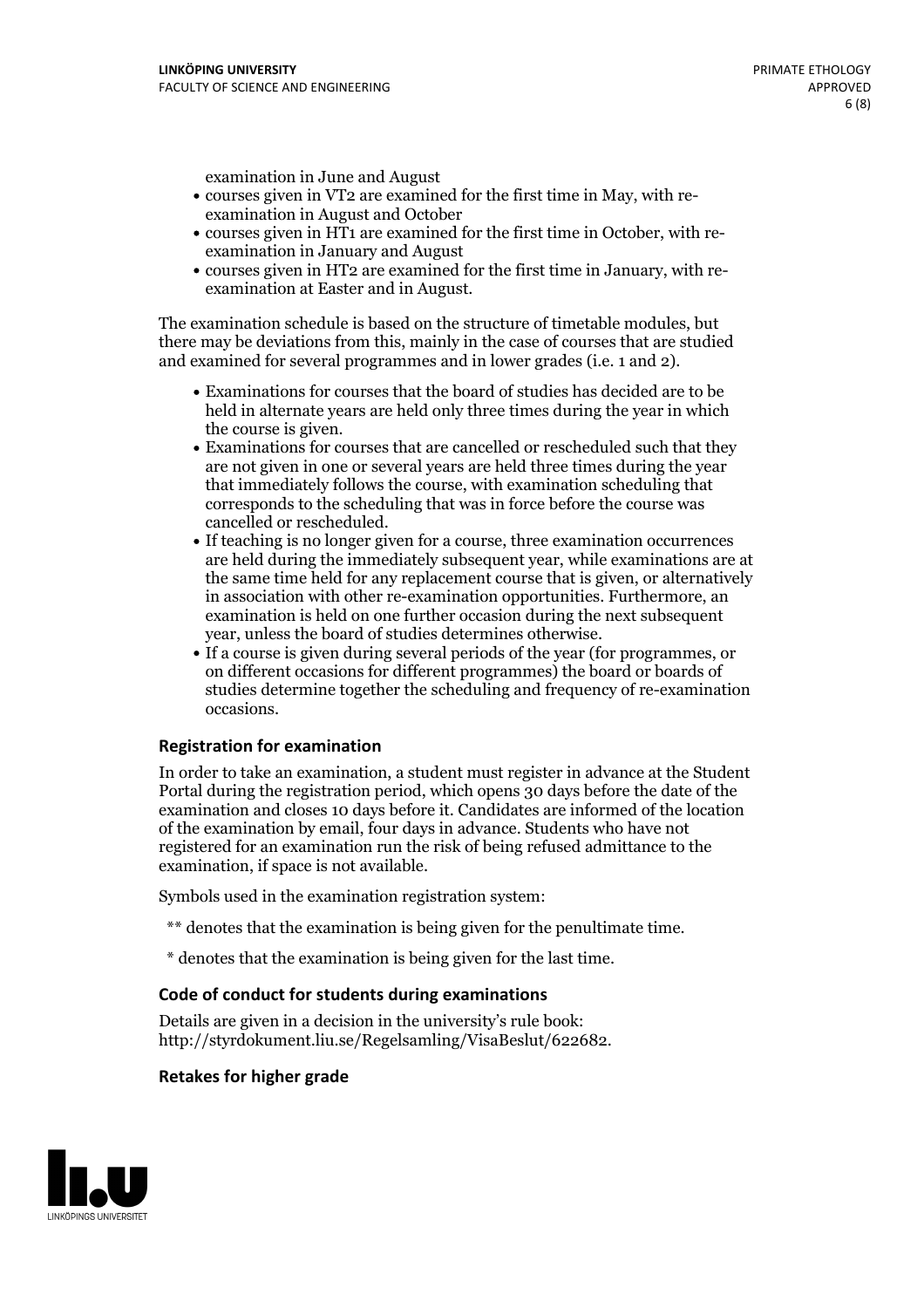Students at the Institute of Technology at LiU have the right to retake written examinations and computer-based examinations in an attempt to achieve a higher grade. This is valid for all examination components with code "TEN" and "DAT". The same right may not be exercised for other examination components, unless otherwise specified in the course syllabus.

### **Retakes of other forms of examination**

Regulations concerning retakes of other forms of examination than written examinations and computer-based examinations are given in the LiU regulations for examinations and examiners, http://styrdokument.liu.se/Regelsamling/VisaBeslut/622678.

#### **Plagiarism**

For examinations that involve the writing of reports, in cases in which it can be assumed that the student has had access to other sources (such as during project work, writing essays, etc.), the material submitted must be prepared in accordance with principles for acceptable practice when referring to sources (references or quotations for which the source is specified) when the text, images, ideas, data, etc. of other people are used. It is also to be made clear whether the author has reused his or her own text, images, ideas, data, etc. from previous examinations.

A failure to specify such sources may be regarded as attempted deception during examination.

#### **Attempts to cheat**

In the event of <sup>a</sup> suspected attempt by <sup>a</sup> student to cheat during an examination, or when study performance is to be assessed as specified in Chapter <sup>10</sup> of the Higher Education Ordinance, the examiner is to report this to the disciplinary board of the university. Possible consequences for the student are suspension from study and a formal warning. More information is available at https://www.student.liu.se/studenttjanster/lagar-regler-rattigheter?l=sv.

#### **Grades**

The grades that are preferably to be used are Fail (U), Pass (3), Pass not without distinction  $(4)$  and Pass with distinction  $(5)$ . Courses under the auspices of the faculty board of the Faculty of Science and Engineering (Institute of Technology) are to be given special attention in this regard.

- 1. Grades U, 3, 4, 5 are to be awarded for courses that have written
- examinations. 2. Grades Fail (U) and Pass (G) may be awarded for courses with <sup>a</sup> large degree of practical components such as laboratory work, project work and group work.

#### **Examination components**

- 
- 1. Grades U, 3, 4, <sup>5</sup> are to be awarded for written examinations (TEN). 2. Grades Fail (U) and Pass (G) are to be used for undergraduate projects and other independent work.